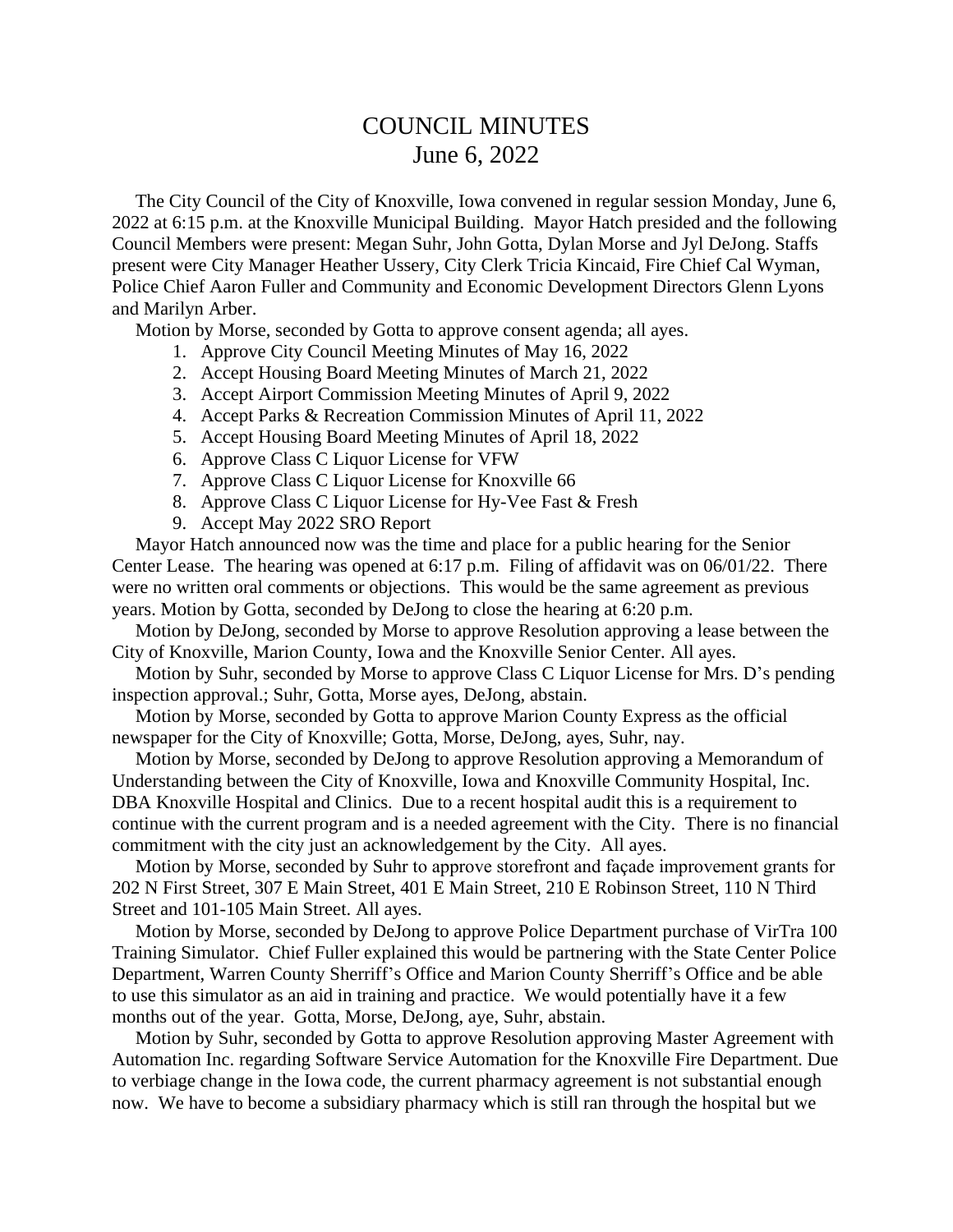have our own pharmacy license which has stricter codes to follow. This software will keep up with that and satisfy all state and federal regulations. This software will also track and view vehicle checks, times out of service, cost of repairs, anything we want it to track for us. All ayes.

Motion by Morse, seconded by DeJong to approve payment of claims; all ayes.

| 94031 | 571 POLSON DEVELOPMENTS         | CED WAGES-MAY                       | \$6,666.67 |
|-------|---------------------------------|-------------------------------------|------------|
| 94032 | ABSOLUTE SCIENCE                | BUBBLE STATIONS-6/29/2022           | \$500.00   |
|       |                                 | <b>CONTROLLER RENTAL &amp;</b>      |            |
| 94033 | ACCO UNLIMITED CORPORATION      | <b>ASSISTANCE</b>                   | \$2,209.60 |
| 94034 | ALEXIS FIRE EQUIPMENT           | 314 VALVE REBUILD                   | \$1,254.31 |
| 94035 | <b>ALLIANT ENERGY</b>           | 800 S PARK LANE                     | \$3,923.37 |
| 94036 | ALLIED OIL & SUPPLY             | 6 DEF FLUID                         | \$155.88   |
|       | AMERICAN MARKETING AND          |                                     |            |
| 94037 | <b>PUBLISH</b>                  | <b>TEXT MARKETING</b>               | \$1,350.00 |
|       | ATOMIC TERMITE & PEST           |                                     |            |
| 94038 | CONTROL                         | MONTHLY BUG SPRAY                   | \$90.00    |
| 94039 | AUTOMATED SYSTEMS OF IOWA       | ANNUAL GAS DETECTION SYSTEM         | \$480.00   |
| 94040 | <b>TRENTON BACUS</b>            | UNIFORM REIMBURSEMENT               | \$55.90    |
| 94041 | <b>BLANK PARK ZOO</b>           | LIBRARY PROGRAMS 1 & 2              | \$160.00   |
| 94042 | <b>BOUND TREE MEDICAL LLC</b>   | <b>EMS SUPPLIES</b>                 | \$4,816.43 |
| 94043 | <b>BROWN'S SANITATION</b>       | YOUNG'S PARK                        | \$666.00   |
| 94044 | <b>DARREL BROWN</b>             | HEALTH INS. REIMBURSEMENT           | \$90.84    |
| 94045 | CANON FINANCIAL SERVICES INC.   | PD COPIER CONTRACT                  | \$543.46   |
| 94046 | CAPITAL CITY EQUIPMENT CO       | <b>WINDOW LATCH</b>                 | \$53.88    |
| 94047 | CENTRAL IOWA DISTRIBUTING INC   | <b>WEED KILLER</b>                  | \$197.00   |
| 94048 | CENTRAL IOWA FASTENERS          | <b>TRUCK WASH BRUSH</b>             | \$85.50    |
|       |                                 | <b>BROOM MOTOR REPAIR-</b>          |            |
| 94049 | <b>CERTIFIED POWER INC</b>      | ST.SWEEPER                          | \$521.52   |
| 94050 | COAST TO COAST SOLUTIONS        | <b>EVIDENCE TAPE</b>                | \$225.52   |
|       | COVID-19 HRSA UNINSURED         |                                     |            |
| 94051 | <b>TESTIN</b>                   | COVID UNINSURED TESTING-ROBB        | \$489.38   |
|       |                                 | <b>CODE ENFORCEMENT-</b>            |            |
| 94052 | <b>CREATIVE LANDSCAPING</b>     | COMMERCIAL                          | \$760.00   |
| 94053 | THE DES MOINES REGISTER         | COUNCIL MINUTES-APRIL               | \$379.73   |
| 94054 | <b>ELECTRONIC ENGINEERING</b>   | 936 RADIO PROGRAMMING               | \$345.85   |
| 94055 | <b>EMPLOYEE BENEFIT SYSTEMS</b> | SAFE-T FUND                         | \$6,898.79 |
| 94056 | EXCEL MECHANICAL CO INC         | ROOF TOP UNIT REPAIRS               | \$1,505.20 |
| 94057 | FINISH LINE LAUNDRY LLC         | MAT CLEANING 4/26/2022              | \$160.00   |
| 94058 | FIRE RECOVERY EMS               | <b>JANUARY EMS BILLING</b>          | \$5,559.53 |
| 94059 | FIRE SERVICE TRAINING BUREAU    | OFFICER BOSTON REGISTRATION         | \$600.00   |
| 94060 | AT&T MOBILITY                   | <b>RESCUE VOICE &amp; DATA PLAN</b> | \$438.41   |
| 94061 | <b>GRITTERS ELECTRIC INC</b>    | SLUDGE PUMP A, B & THERMAL C        | \$928.00   |
| 94062 | <b>OWEN HABERMAN</b>            | UNIFORM ALLOWANCE                   | \$207.22   |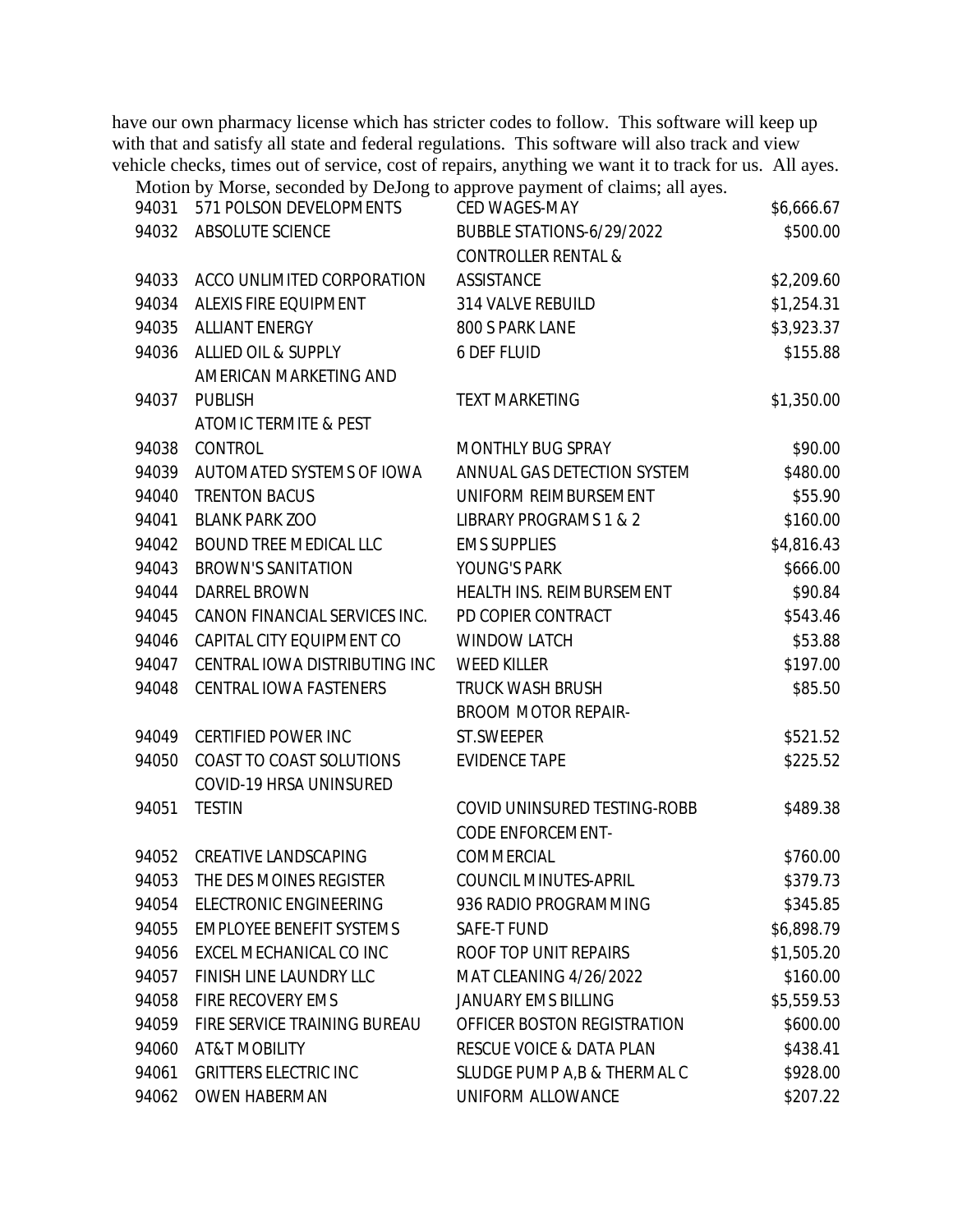| 94063 | <b>HACH COMPANY</b>                 | <b>BUFFER PILLOWS 10PH</b>          | \$285.26    |
|-------|-------------------------------------|-------------------------------------|-------------|
| 94064 | HAWKEYE TRUCK EQUIPMENT             | 2 ROD ASSEMBLY                      | \$71.00     |
| 94065 | HEIMAN FIRE EQUIPMENT INC           | 1 INCH FIRE HOSE FOR RANGER         | \$187.00    |
| 94066 | TY HIGGINBOTHAM                     | <b>BOOT REIMBURSEMENT</b>           | \$50.00     |
| 94067 | HOTSY CLEANING SYSTEMS INC          | 2 GAL FLEET WASH                    | \$406.73    |
| 94068 | ERIC HOW                            | <b>DUTY BOOTS</b>                   | \$201.24    |
| 94069 | <b>HUBES GARAGE</b>                 | A/C REPAIRS ON PD VEHICLE #32       | \$659.11    |
|       | <b>IOWA LAW ENFORCEMENT</b>         |                                     |             |
| 94070 | <b>ACADEMY</b>                      | FIELD TRAINING-JOE WEPPLER          | \$280.00    |
| 94071 | <b>IOWA LIBRARY ASSOCIATION</b>     | <b>ISLA SPRING CONFERENCE</b>       | \$5.00      |
| 94072 | <b>IOWA MEDICAID ENTERPRISE</b>     | NPI 1598840613                      | \$1,704.59  |
| 94073 | <b>IOWA MUNICIPALITIES WORKERS'</b> | <b>WORKER'S COMP</b>                | \$17,226.00 |
| 94075 | <b>IOWA STATE UNIVERSITY</b>        | INSECT ZOO-6/11/2022                | \$286.58    |
| 94076 | KIESLER'S POLICE SUPPLY             | AMMO FOR POLICE DEPARTMENT          | \$127.02    |
| 94077 | <b>KNOX COMPANY</b>                 | KNOX BOX KEY SERVICE FOR 939        | \$1,472.00  |
| 94078 | KNOXVILLE HOSPITAL & CLINICS        | <b>APRIL MEDICATIONS</b>            | \$629.34    |
| 94079 | KNOXVILLE WATER WORKS               | SEWER RENT COLLECTION JUNE 22'      | \$4,166.67  |
| 94080 | <b>LEAVITT SIGNS &amp; GRAPHICS</b> | DECALS ON 2022 TRUCK                | \$123.05    |
| 94081 | LOGAN CONTRACTORS SUPPLY INC        | <b>CREDIT CORRECTION</b>            | \$680.36    |
|       | MARION COUNTY EMERGENCY             |                                     |             |
| 94082 | <b>MGMT</b>                         | 13 BAGS OIL DRY                     | \$114.00    |
| 94083 | SPENCER MCCARTY                     | UNIFORM REIMBURSEMENT               | \$250.00    |
| 94085 | MIDAMERICAN ENERGY COMPANY          | <b>0 STREET LIGHTING 44%</b>        | \$10,691.22 |
|       | MIDWEST OFFICE TECHNOLOGY           |                                     |             |
| 94086 | <b>INC</b>                          | <b>POLICE</b>                       | \$528.26    |
| 94088 | NATIONAL PAPER & SAN SUPPLY         | CLEAR FOAM HAND SOAP                | \$49.99     |
| 94089 | O'REILLY AUTOMOTIVE INC             | <b>BOAT TRAILER LIGHT REPAIR</b>    | \$150.31    |
| 94090 | ODP BUSINESS SOLUTIONS              | MARKERS, SCIZZORS, WHITEOUT         | \$71.81     |
| 94091 | PEAK SOFTWARE SYSTEMS INC           | KEY FOBS-1000                       | \$500.00    |
| 94092 | PHENOVA                             | DMRQ PH TEST                        | \$112.90    |
| 94093 | PINT SIZE POLKAS                    | MUSIC & MAGIC 6/23/2022             | \$350.00    |
| 94094 | PLUMB TECH MECHANICAL INC.          | CITY HALL-WATER LEAK                | \$1,087.50  |
| 94095 | LINDE GAS & EQUIPMENT INC           | MEDICAL GRADE OXYGEN                | \$1,249.04  |
| 94096 | PROGRESSIVE INTELLIGENCE TECH       | INFINITE COMMAND SITE MODULE        | \$510.00    |
| 94097 | RACOM CORPORATION INC               | <b>HARRIS XG100 BASE STATION</b>    | \$5,624.14  |
| 94098 | RAMAEKER ENTERPRISES, INC.          | <b>SAFETY GREEN SHIRTS</b>          | \$252.50    |
| 94099 | RDG PLANNING DESIGN                 | <b>MASTER PLAN PROF. SERVICES</b>   | \$5,593.66  |
| 94100 | <b>REC SUPPLY</b>                   | <b>BELTS FOR AQUA JOGGERS</b>       | \$485.40    |
| 94101 | REYNOLDS URBAN DESIGN               | <b>VETERAN'S PARK CONCEPT PLANS</b> | \$3,167.68  |
| 94102 | ROTARY CLUB OF KNOXVILLE            | 2021-2022 MEMBERSHIP                | \$174.50    |
| 94103 | K & L THOMPSON, LLC                 | DISTRIBUTOR IGNITION COIL           | \$798.50    |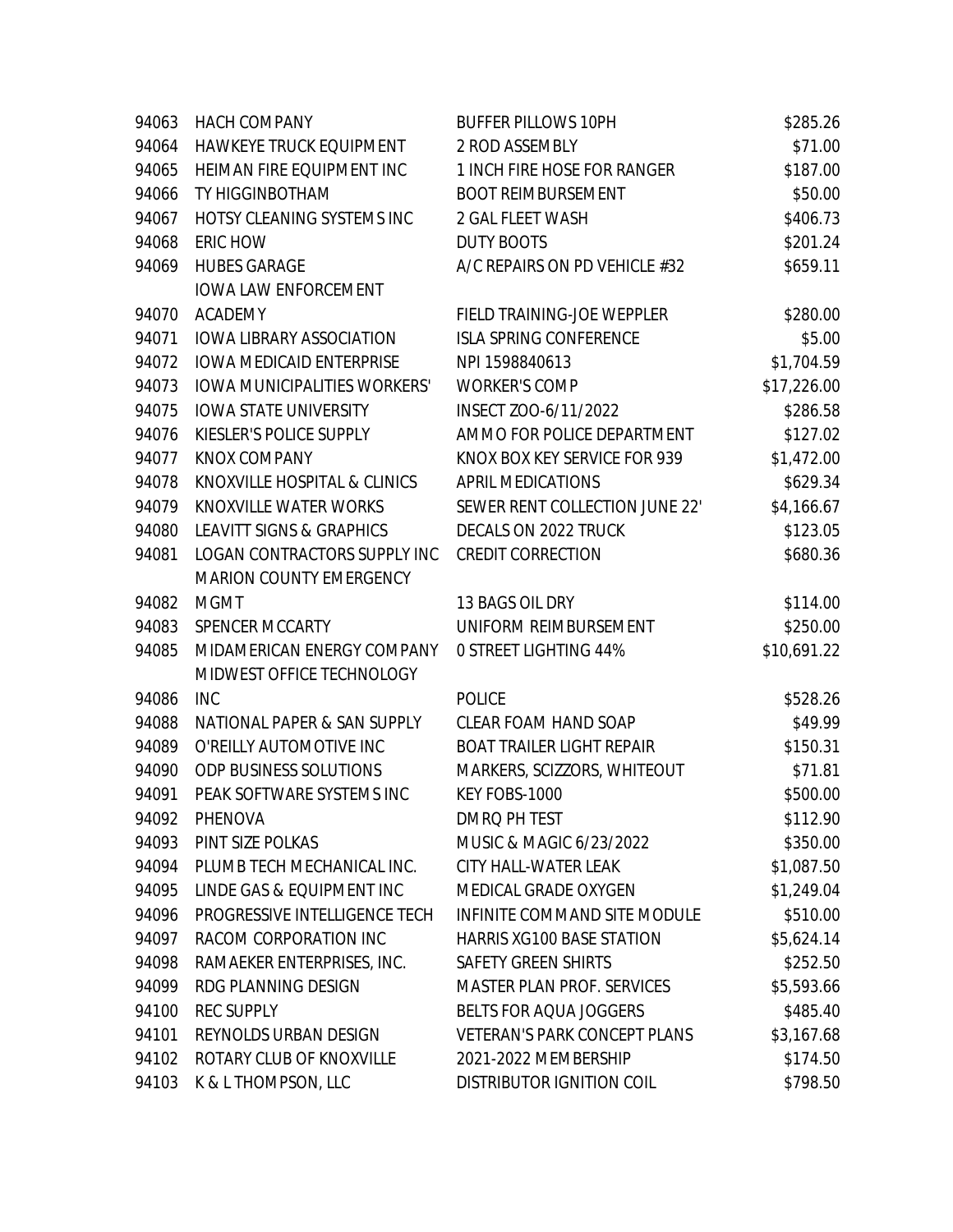| 94104 | <b>JUSTIN SMITH</b>           | PALS CERTIFICATION              | \$405.00    |
|-------|-------------------------------|---------------------------------|-------------|
|       |                               | <b>BROCHURE LAYOUT &amp;</b>    |             |
| 94105 | SMOOSH LLC                    | CONSULTATION                    | \$2,000.00  |
|       |                               | CARDIAC MONITOR GATEWAY         |             |
| 94106 | STRYKER SALES CORPORATION     | AMBUL.                          | \$6,139.72  |
| 94107 | STUYVESANT, PATIN, STRONG     | <b>MONTHLY RETAINER</b>         | \$2,000.00  |
| 94108 | <b>TARGET SOLUTIONS</b>       | <b>VECTOR SCHEDULING</b>        | \$2,374.00  |
| 94109 | THE FIRE STORE                | <b>SLAT PACKS</b>               | \$59.37     |
|       | TRI-STATE NATURAL FOOD        |                                 |             |
| 94110 | <b>PRODUCT</b>                | LIBRARY VISIT/COLLAGE           | \$325.00    |
| 94111 | US CELLULAR                   | <b>HOT SPOTS</b>                | \$309.61    |
| 94112 | US POSTAL SERVICE             | 2 ROLLS OF STAMPS               | \$116.00    |
| 94113 | <b>HEATHER USSERY</b>         | TRAVEL REIMBURSEMENT            | \$121.68    |
| 94114 | VAN WALL EQUIPMENT            | <b>FOUR 5 GAL HYDRAULIC OIL</b> | \$659.33    |
| 94115 | <b>VANDER LINDEN SERVICES</b> | <b>BUILDING HVAC REPAIR</b>     | \$150.00    |
| 94116 | <b>VERIZON</b>                | PD CELL PHONE BILL              | \$568.68    |
| 94117 | WALMART COMMUNITY             | OFFICE AND CRAFT SUPPLIES       | \$381.86    |
| 94118 | <b>WALNUT HILL DESIGN</b>     | UNIFORM ALTERATIONS             | \$56.80     |
| 94119 | <b>WEX BANK</b>               | <b>POLICE</b>                   | \$11,286.11 |
|       |                               |                                 |             |

Mayor Hatch: Great job on the Explore Knoxville Magazine, have heard a lot of buzz around about it.

City Manager Ussery: Check out the city newsletter. The second one is out and on the City's website under residents and also on Facebook.

Fire Chief Wyman: Thank you for approving the software that will help us out a ton.

Police Chief Fuller: Thank you for approving the VirTra 100 Training Simulator.

Community Development: Marilyn Arber, out of the 25,000 copies of the Explore Knoxville Magazine 2,000 have been distributed. We have an event in Pella on the  $9<sup>th</sup>$  and will be there to hand out another 1,000 copies that evening. Planning to hand out more copies during the Outlaw races that will be in town. All 25,000 copies plan to be distributed by August 15<sup>th</sup>.

Economic Development: Glenn Lyons, next week on Monday, the latest version of the park plan goes to the Park Commission and the preliminary plat and PUD zoning for phase 1 is going to the Planning & Zoning Commission. After those are approved, we will move on to the final plat, construction drawings and bidding.

 Motion by Suhr, seconded by Morse to adjourn to closed session according to Section 21.5(i) (Personnel) of the Iowa Code at 7:02 p.m..; all ayes.

 Motion by DeJong, seconded by Gotta to reconvene in open session at 7:22, no action taken; all ayes.

Motion by Gotta, seconded by Morse to adjourn at 7:22 p.m.; all ayes.